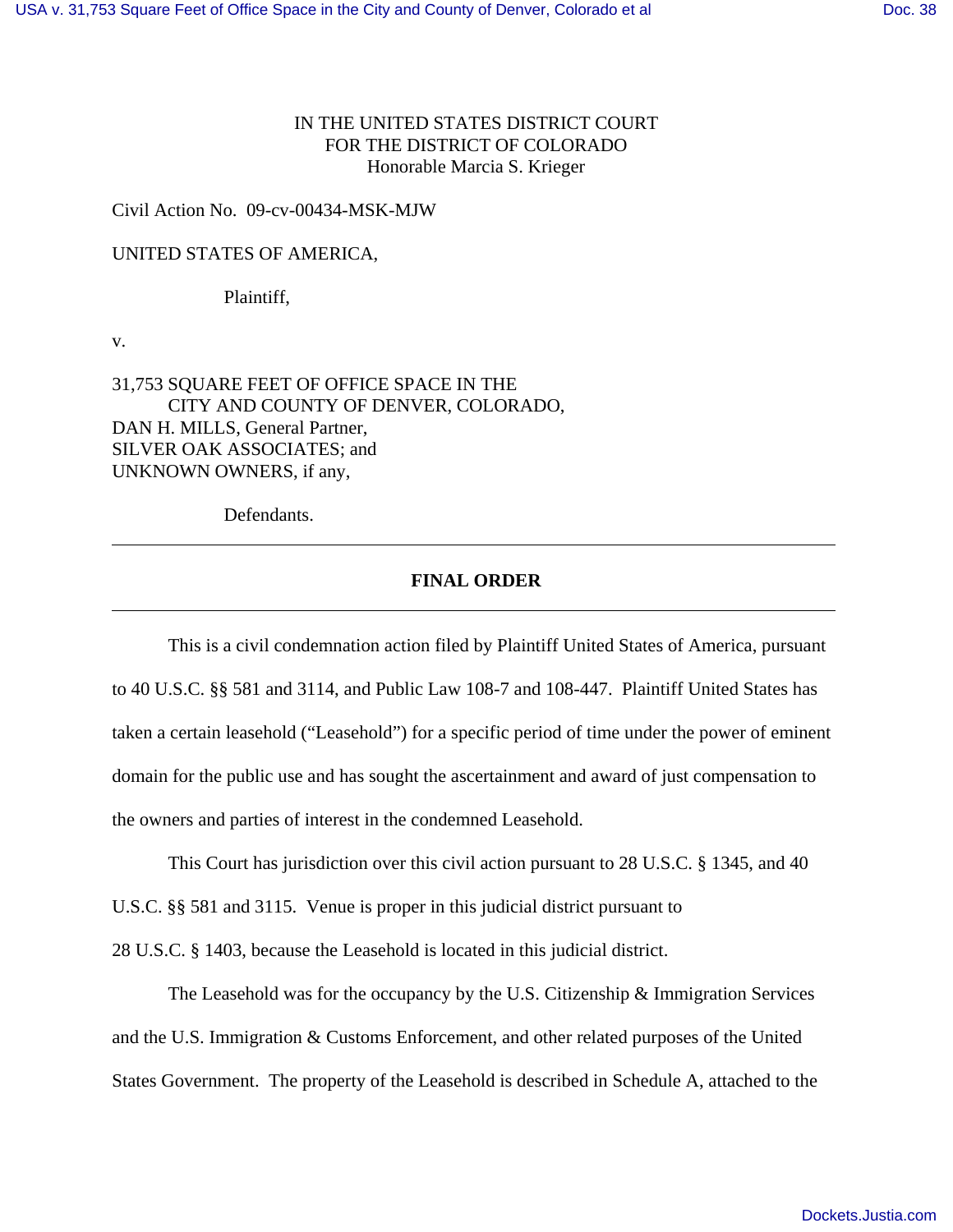Complaint in Condemnation. The Leasehold acquired is described in Schedule B, attached to the Complaint in Condemnation.

On February 27, 2009, Plaintiff United States filed a Complaint in Condemnation [Docket No. 1] and a Declaration of Taking [Docket No. 2] in this civil action in reference to the Leasehold. The Leasehold consists of 31,753 square feet of office space located at 4730 Paris Street, Denver, Colorado 80239.

On March 3, 2009, pursuant to Court Order [Docket No. 4], Plaintiff United States deposited \$223,908.64 into the Registry of the Court as the amount of estimated just compensation. [Docket No. 7.]

On March 8, 2009, a Notice of Condemnation was filed. [Docket No. 9.] On April 1,

2009, a Waiver of Service of Notice of Condemnation was filed in reference to Defendant Silver

Oak Associates. [Docket No. 10.]

On May 13, 2009, Plaintiff United States and Defendant Silver Oak Associates filed a

Stipulated Settlement Agreement by and between Plaintiff United States and Defendant Silver

Oak Associates ("Settlement Agreement"). [Docket No. 18.] The Settlement Agreement

provides in relevant part that:

- A. The United States Citizenship & Immigration Service and the United States Immigration & Customs Enforcement shall have possession of the Leasehold through and including July 31, 2009;
- B. The lease for the Leasehold shall remain in full force and effect through July 31, 2009, except as amended by the specific provisions contained in the Settlement Agreement;
- C. Plaintiff United States and Defendant Silver Oak Associates stipulate and agree that the amount of just compensation to be paid by Plaintiff United States to Defendant Silver Oak Associates in reference to the condemnation of the Leasehold is and shall be \$282,000;
- D. Plaintiff United States shall deposit \$60,000 into the Registry of the Court as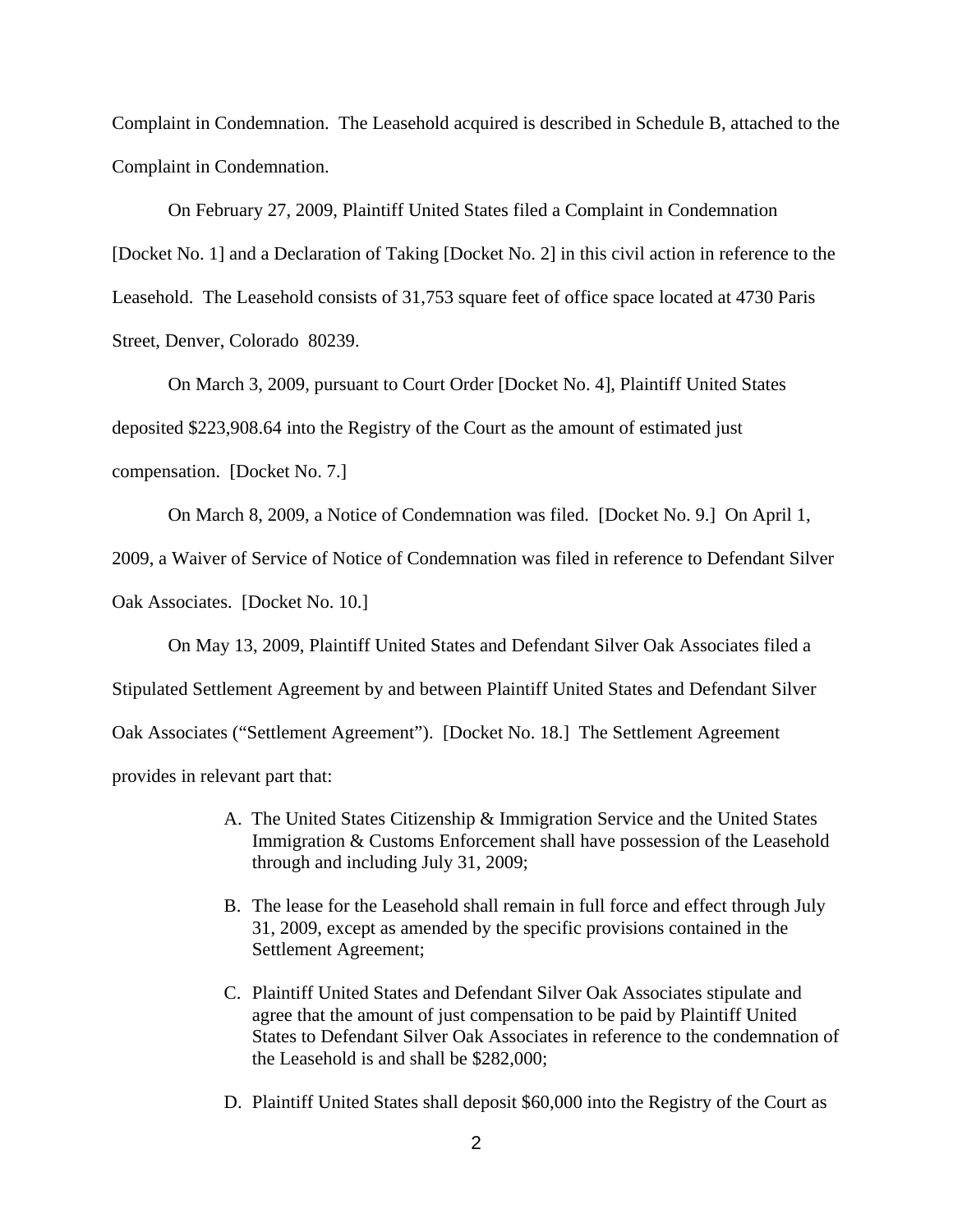additional estimated just compensation ("Additional Estimated Just Compensation");

- E. Plaintiff United States shall pay Defendant Silver Oak Associates the sum of \$282,000 as the amount of just compensation in reference to the Leasehold;
- F. Defendant Silver Oak Associates agrees to accept the amount of \$282,000 in reference to the Leasehold;
- G. Defendant Silver Oak Associates will file a motion to withdraw \$169,200 from the Estimated Just Compensation after the Settlement Agreement is filed with the Court;
- H. Plaintiff United States will consent to Defendant Silver Oak Associates' motion to withdraw \$169,200 from the Estimated Just Compensation;
- I. On or about July 15, 2009, Defendant Silver Oak Associates will file a motion to withdraw \$112,800 from the Estimated Just Compensation and Additional Estimated Just Compensation;
- J. Plaintiff United States will consent to Defendant Silver Oak Associates' motion to withdraw \$112,800 from the Estimated Just Compensation and Additional Estimated Just Compensation;
- K. Thereafter, Plaintiff United States shall be entitled to the Estimated Just Compensation and Additional Just Compensation remaining in the Registry of the Court;
- L. Plaintiff United States will move, pursuant to Fed. R. Civ. P. 71.1(i)(2), to dismiss Defendant Dan H. Mills as improperly joined;
- M. Defendant Silver Oak Associates will not oppose the dismissal of Defendant Dan H. Mills, pursuant to Fed. R. Civ. P. 71.1(i)(2);
- N. Each party shall bear its own attorneys' fees, costs, and expenses related to this civil action.

[Settlement Agreement, § IV, ¶¶ 1-14; Docket No. 18.]

On June 1, 2009, pursuant to the Settlement Agreement [Docket No. 18] and Court Order

[Docket No. 23], Plaintiff United States deposited \$60,000 into the Registry of the Court.

[Docket No. 24.]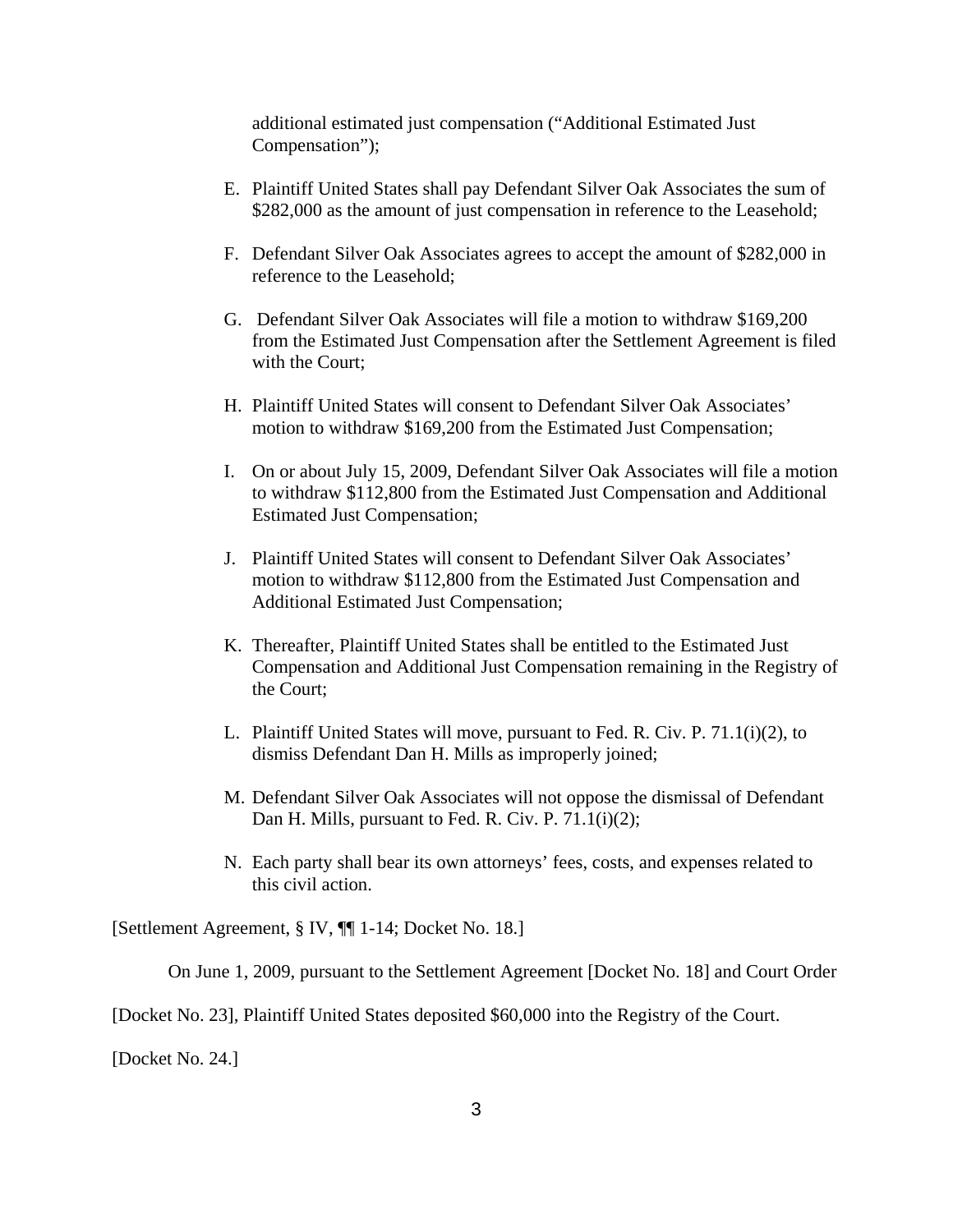Pursuant to the Settlement Agreement, Defendant Silver Oak Associates has been fully paid. [Docket No. 21 and 29.]

Currently, there remains in the Registry of the Court \$1,908.64 of the funds deposited by Plaintiff United States in reference to the within civil action plus all accrued interest. On July 17, 2009, Plaintiff United States, pursuant to paragraph 11 of the Settlement Agreement, filed an Unopposed Motion To Disburse Funds By Plaintiff United States. [Docket No. 31.]

On April 2, 2009, Plaintiff United States filed a Certificate of Service by Publication. [Docket No. 11.] On July 6, 2009, Plaintiff United States filed a Certificate of Proof of Service by Publication in reference to Defendants Unknown Owners. [Docket No. 27.] On July 28, 2009, Plaintiff United States filed a Motion for Entry of Default as to All Unknown Owners. [Docket No. 33.] On August 4, 2009, the Clerk of the Court entered an Entry of Default as to Defendants Unknown Owners. [Docket No. 34.]

This matter now comes before the Court on the Unopposed Amended Motion for a Final Order and for Entry of Judgment by Plaintiff United States of America [**Docket No. 36**], and for good cause having been shown, it is hereby

#### **ORDERED** that the Motion **(#36)** is **GRANTED**. It is

**FURTHER ORDERED** that the United States Citizenship & Immigration Service and the United States Immigration & Customs Enforcement shall have possession of the leasehold that is the subject of this condemnation action through and including July 31, 2009; and it is

**FURTHER ORDERED** that the lease that is the subject of this condemnation action shall remain in full force and effect through July 31, 2009, except as amended by the specific provisions the Stipulated Settlement Agreement by and between Plaintiff United States and Defendant Silver Oak Associates [Docket No. 18]; and it is

4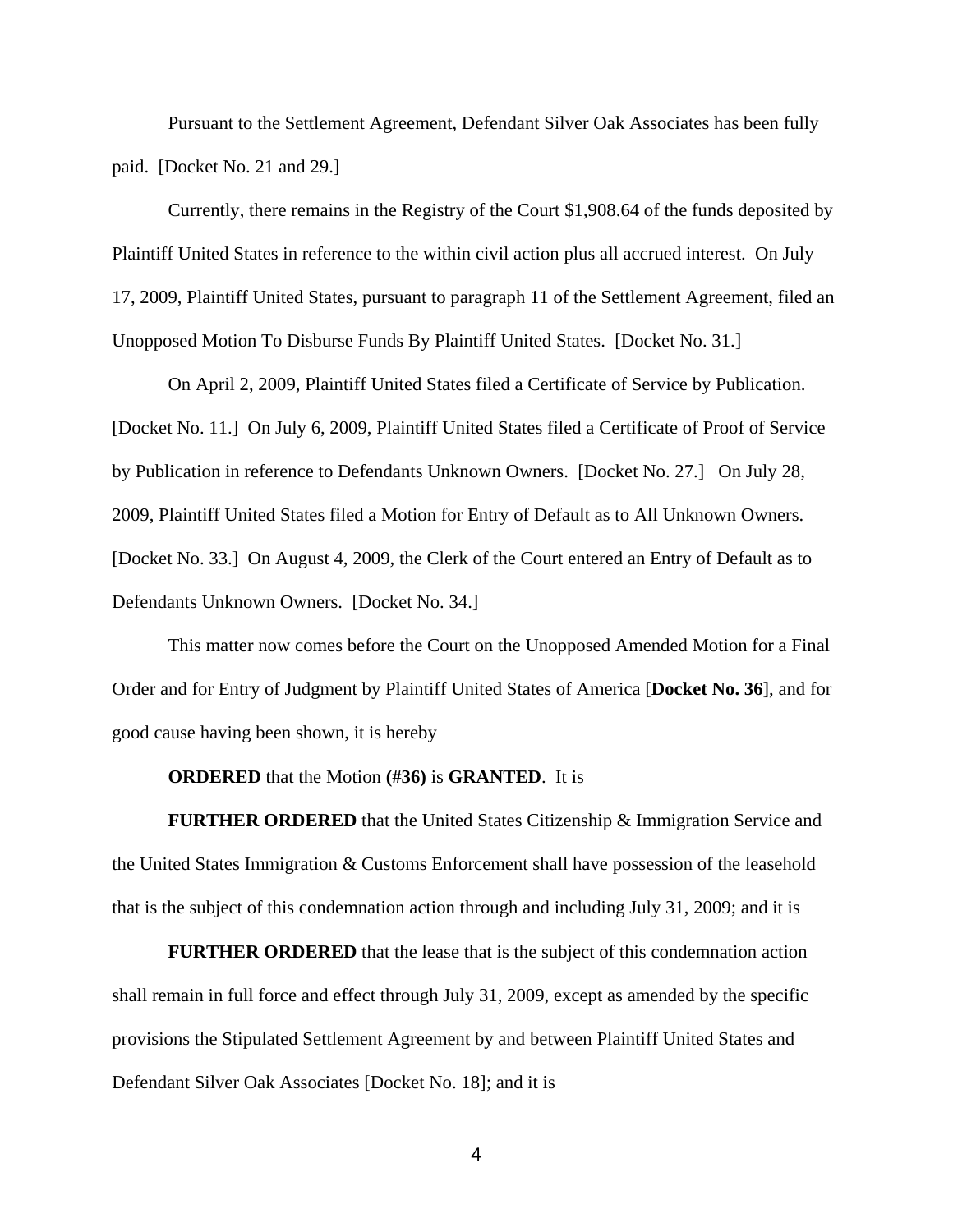**FURTHER ORDERED** that the amount of just compensation paid by Plaintiff United

States to Defendant Silver Oak Associates in reference to the leasehold condemned in this civil action is and shall be \$282,000; and it is

**FURTHER ORDERED** that the Unopposed Motion to Disburse Funds by Plaintiff

United States [Docket No. 31] is **GRANTED**; and it is

**FURTHER ORDERED** that the Clerk of the Court shall disburse to the U.S. General

Services Administration \$1,908.64, plus all accrued interest and minus registry assessment fees

as provided for by D.C.COLO.LCivR 67.2(B) and (C); and it is

**FURTHER ORDERED** that the Clerk of Court shall issue a check made payable to the U.S. General Services Administration in the amount of \$1,908.64, plus all accrued interest and minus registry assessment fees as provided for by D.C.COLO.LCivR 67.2(B) and (C); and it is

**FURTHER ORDERED** that the Clerk of the Court shall to mail the said check to:

David M. Gaouette Acting United States Attorney c/o Stephen D. Taylor Assistant United States Attorney 1225 Seventeenth Street Suite 700 Denver, CO 80202

and it is

**FURTHER ORDERED** that Defendants Unknown Owners shall take nothing by reason of this civil condemnation action; and it is

**FURTHER ORDERED** that each party shall bear its own attorneys' fees, costs, and

expenses related to this civil action.

DATED this 2<sup>nd</sup> day of September, 2009.